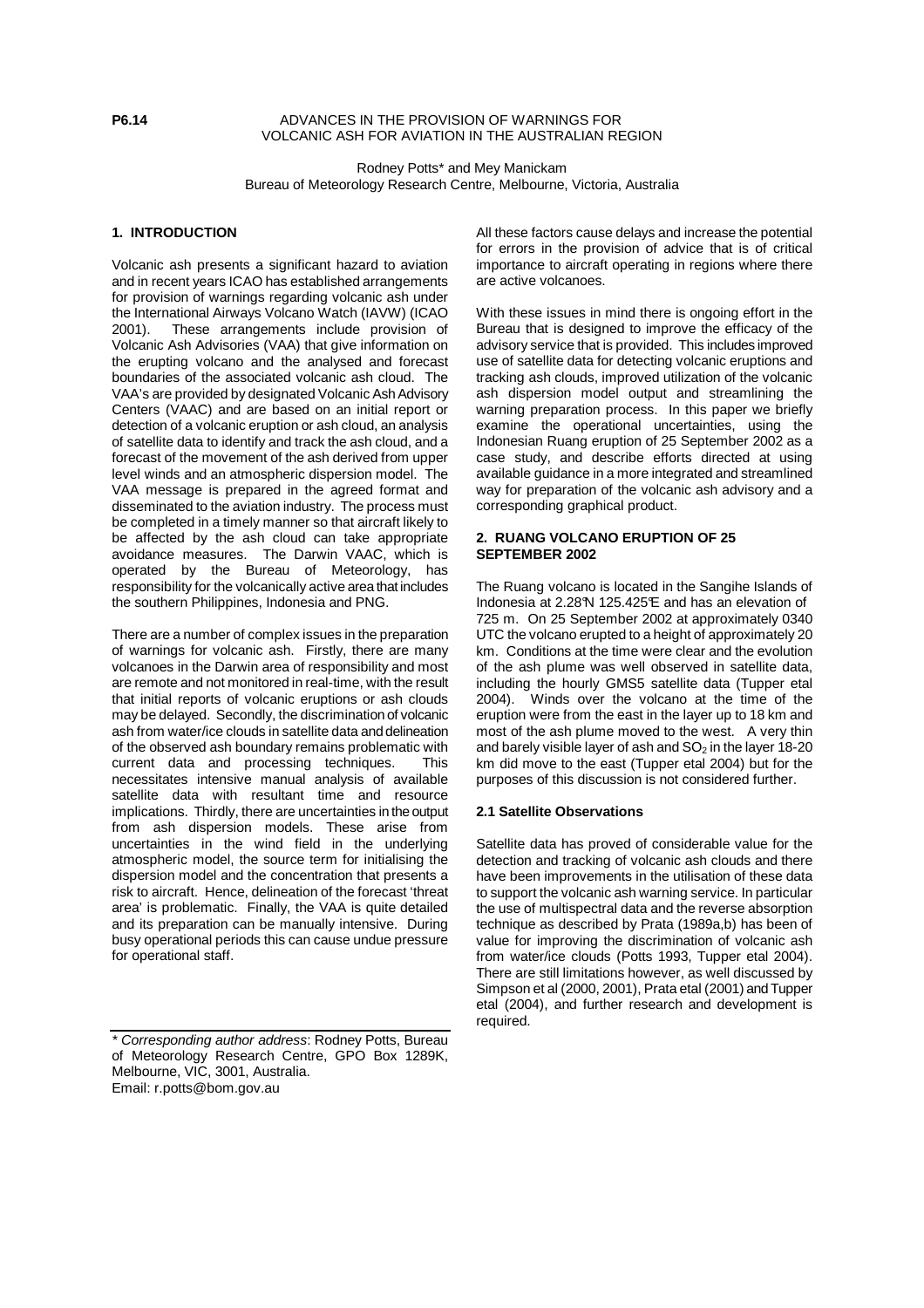

Figure 1. GMS satellite imagery for Ruang volcano eruption that occurred at 0345 UTC, 25 September 2002. IR1 and IR1-IR2 imagery for (a,b) 25/0430 UTC, (c,d) 25/0730 UTC and (e,f) 25/1030 UTC. (see text)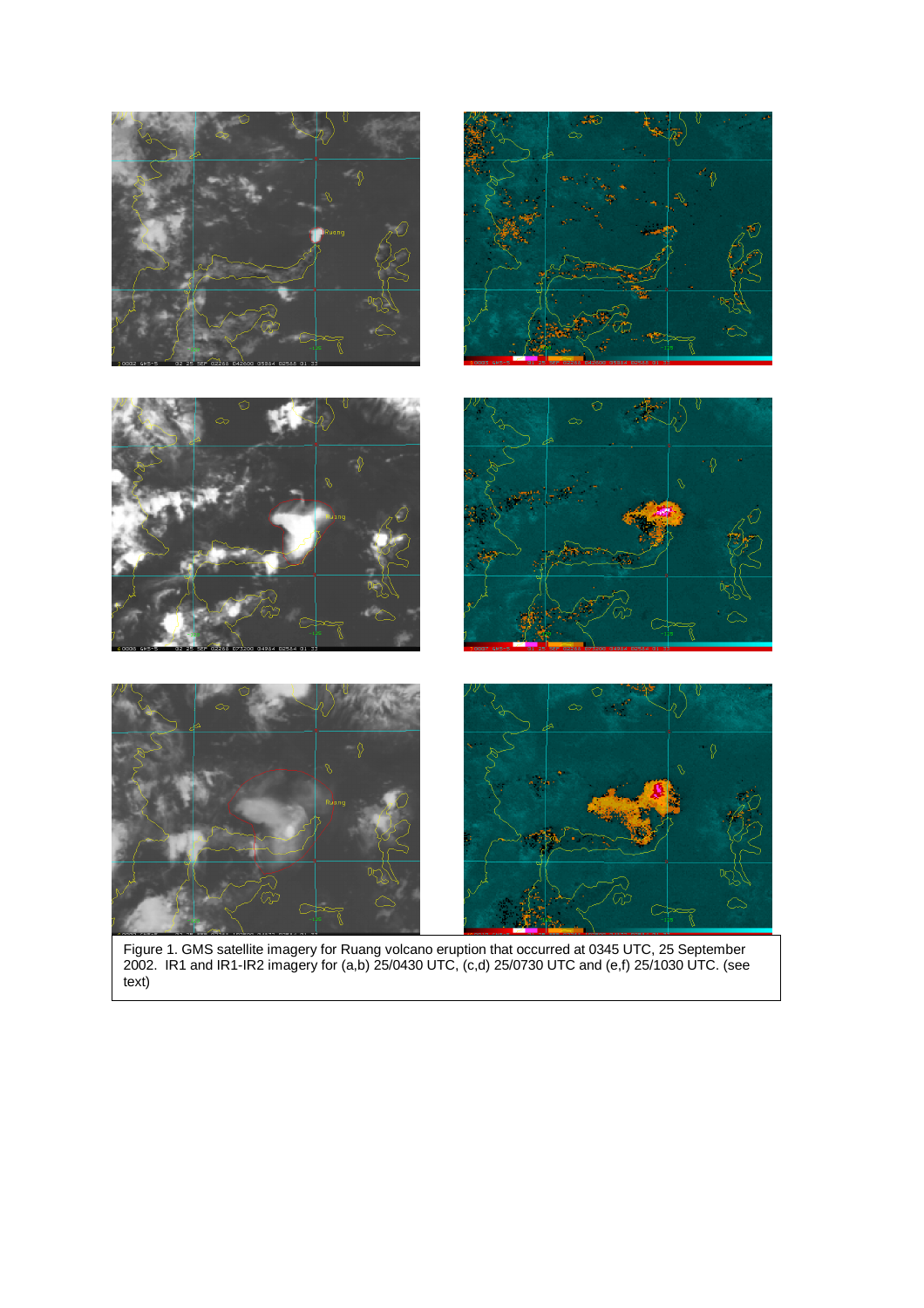

Figure 1...cont. GMS5 IR1 and IR1-IR2 imagery for (g,h) 25/1230 UTC and (i,j) 25/1630 UTC.

In the Darwin VAAC hourly geostationary satellite data from GMS5 (now defunct) and more recently GOES9 has been fundamental to improvements in warnings for volcanic ash in the region. AVHRR satellite data from the NOAA polar orbiting satellites are also very important though these data are available less frequently.

For the Ruang eruption Fig.1 shows the IR1 ( $BT_{11}$ ) and the corresponding  $IR1-IR2$  ( $BT_{11}-BT_{12}$ ) images from GMS5 for the times 0430, 0730, 1030, 1230 and 1630 UTC. The IR1-IR2 images show positive differences in blue and negative differences in orange and red. The latter indicates the possible presence of ash and a well defined signature is evident near the centre of these images. The additional speckled areas of negative differences in the IR1-IR2 images are 'false alarms' that have been discussed elsewhere (Potts and Ebert 1996, Tupper etal 2004) and techniques have been developed to eliminate or minimise this.

For this event it was possible to track a 'visible' boundary for the ash cloud up to 1230 UTC from a loop of the

hourly visible, IR1 and IR1-IR2 imagery and Fig.1 shows the manually analysed boundary up to this time.

Discriminating ash from water/ice clouds can be difficult in visible and IR imagery and although the IR1-IR2 image may show a well-defined ash signature it does not identify the full extent of the ash as shown in Fig 1. For this event the IR1-IR2 data showed the presence of ash for around 40 hours following the eruption but delineation of the ash boundary, or 'threat area', became problematic after just 9 hours. When there is active convection in the area and extensive water/ice cloud present then uncertainties in delineating the analysed and forecast threat areas increase greatly.

# **2.2 Dispersion Model Output**

Guidance on the dispersion of volcanic ash clouds is provided by the Hybrid Single-Particle Lagrangian Integrated Trajectory (HYSPLIT) model (Draxler and Hess, 1998). The model uses pre-processed NWP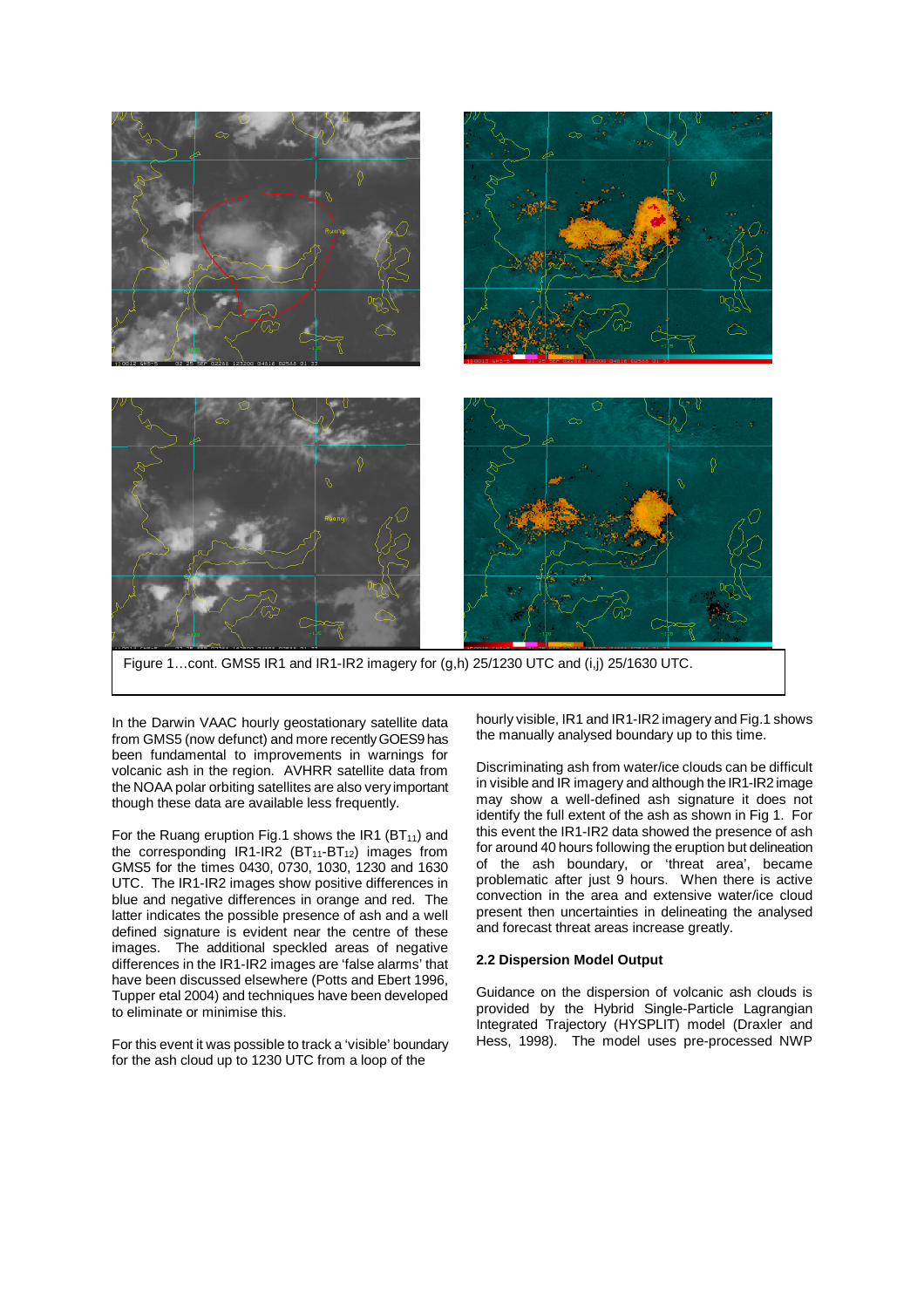

model fields from the Bureau's global model (GASP) (Seaman etal 1995) or tropical regional model (TLAPS) (Puri etal 1992) that are generated routinely at 12 hour intervals. The time of the eruption, the height and the duration are set by the forecaster and the dispersion model is run with other system parameters set to default values. Model output is then used as guidance for delineating the forecast ash boundary or 'threat area'. With improved NWP models and dispersion models this guidance has proved of great value in preparing the VAA. However, there are still uncertainties.

Fig.2 shows the integrated concentration from the surface to 18 km for the Ruang eruption given by the dispersion model. The model run was based on the eruption starting at 25/0345UTC, a nominal emitted mass of unit 1 and a line source centred on the volcano. It was run using the GASP forecast wind fields from the 24/1200UTC NWP model run, as these would have been available at the time of the eruption. Output is shown at

3-hour time steps for the period 25/0700UTC to 25/1600UTC.

Comparison of the forecast ash boundary shown in Fig 2 with the analysed ash boundary shown in Fig 1 shows general agreement but the extent of the analysed ash is significantly greater. Such differences can arise because the forecast wind field from the underlying NWP model is not representative of the true wind field. There are also uncertainties in the source term with difficulties in estimating the height of the eruption in an operational environment and a lack of information about the 3 dimensional mass distribution of ash. Here we assumed a uniform line source but in reality there is horizontal spreading of the plume in the early stages, due to the internal dynamics of the eruption, and this will contribute to greater spreading of the plume than the model predicts. Finally the nominal ash concentration that presents a risk to aircraft is not well known. If the defined 'threat area' is based on a low concentration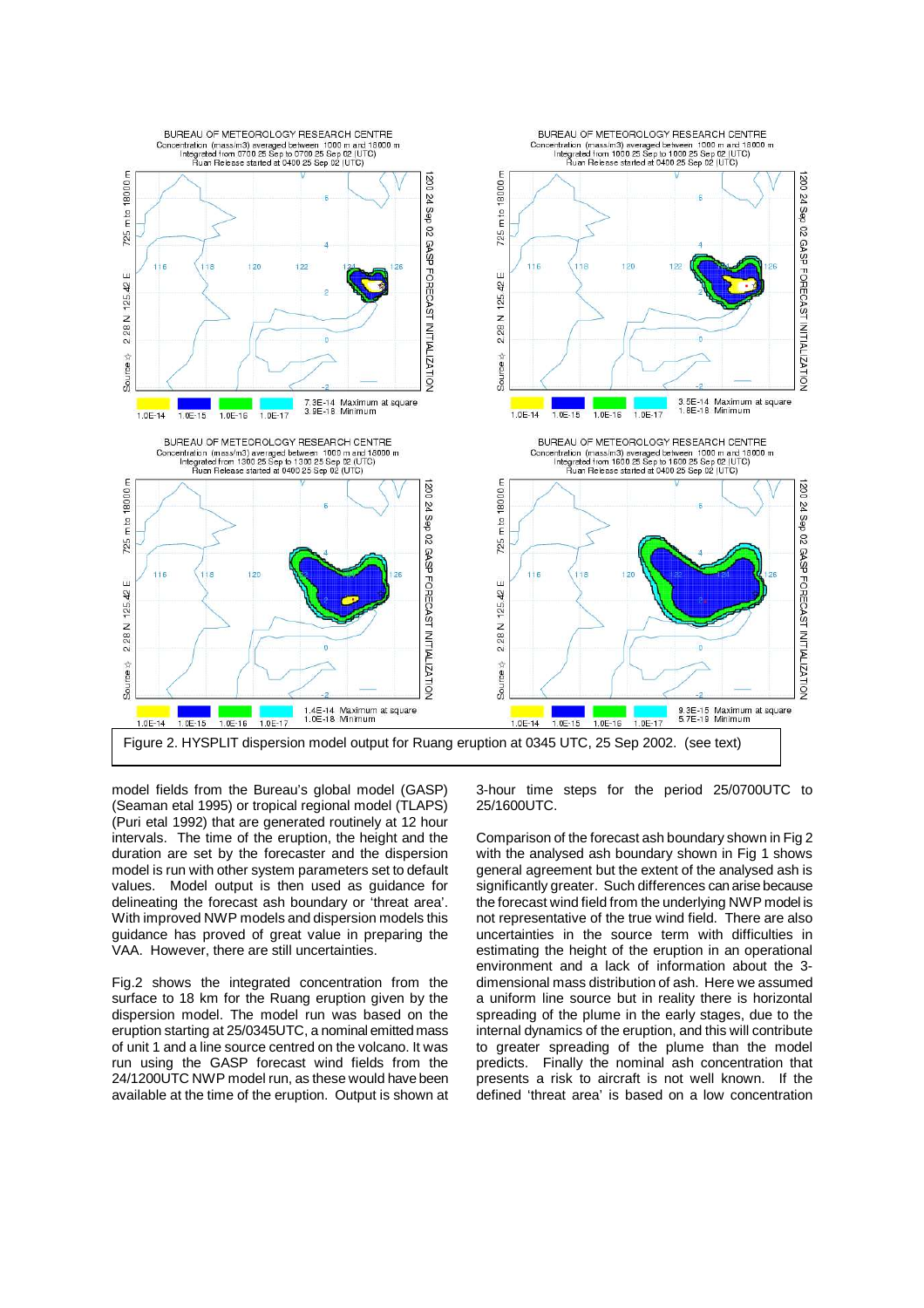threshold from the dispersion model then the area may be very extensive after a period of 18-24 hours. This may impact many airways in the region and the selection of alternate routes that avoid the area may result in onerous and unnecessary costs to airlines. Conversely, if the defined 'threat area' is based on a high concentration threshold the area that is hazardous to aircraft may not be fully covered.

Operational forecasters must provide relevant information on the presence of volcanic ash in the VAA products and given the uncertainties described here the satellite data and dispersion model output must be used in an integrated way to provide the best assessment of the analysed and forecast ash boundary or 'threat area'.

### **3. THE DARWIN VOLCANIC ASH WARNING PREPARATION SYSTEM (VAWS)**

The Volcanic Ash Warning Preparation System (VAWS) is a user interface that has been developed to enable more integrated use of available satellite data and dispersion model output and to streamline the generation of the VAA text message. The system also generates a graphical product that is consistent with the text product and provides a framework that will simplify the operational implementation of improved analysis and prediction components.



The VAWS interface includes a graphics window that shows the coastlines and all volcanoes in the region, a table for the display of relevant volcano details, a layer manager and a toolbar, as illustrated in Fig 3. Full roam and zoom capabilities are available in the graphics window and the user can select the volcano of interest, using the mouse or a text based search, and add the volcano to the volcano table. The forecaster can then

define the analysed and forecast threat areas for 0 hr, +6 hr, +12 hr and +18 hr using the mouse. The VAA product is generated in a two-step process. The operator selects the 'Advisory' icon on the toolbar and this generates a text dialogue that shows all the required fields for the VAA (Fig 4). Most of these fields are filled automatically using details derived from the graphical interface and remaining fields, such as the information source, are

| Cenerate Advisory - VAWS                   | <b>LE</b>                                                                                                  |
|--------------------------------------------|------------------------------------------------------------------------------------------------------------|
|                                            | <b>VOLCANIC ASH ADVISORY</b>                                                                               |
| <b>ISSUED:</b>                             | 20020929/0412Z                                                                                             |
| VAAC:                                      | <b>DARWIN</b>                                                                                              |
| <b>VOLCANO: Group Number-NAME:</b>         | Ruang SFC/FL590-1 ▼                                                                                        |
| NUMBER:                                    | 0607-01                                                                                                    |
| <b>LOCATION:</b>                           | N0217 E12525                                                                                               |
| AREA:                                      | Sangihe Is Indonesia                                                                                       |
| <b>SUMMIT ELEVATION:</b>                   | 725M/2379FT                                                                                                |
| <b>ADVISORY NUMBER:</b>                    | l3                                                                                                         |
| <b>INFORMATION SOURCE:</b><br>[max 32char] | Report from volcano observatory                                                                            |
| <b>AVIATION COLOUR CODE:</b>               | NII.                                                                                                       |
| <b>ERUPTION DETAILS:</b>                   | Eruption to FL690                                                                                          |
| [max 64char]                               |                                                                                                            |
| OBS ASH CLOUD: Date/Time:                  | 29/0400Z                                                                                                   |
| <b>Ash Not Identifiable:</b>               |                                                                                                            |
| Height:                                    | SFC/FL590                                                                                                  |
| Lat-Lons:                                  | N0235 E12455 - N0235 E12550 - N0155 E12550 - N0140 E<br>12505 - N0205 E12455 - N0235 E12455                |
| <b>Ash Movement:</b>                       | $\overline{\phantom{a}}$                                                                                   |
| FCST ASH CLD + 6HR: Time:                  | 29/1000Z                                                                                                   |
| Height:                                    | SFC/FL590                                                                                                  |
| Ash/No Ash:                                |                                                                                                            |
| Lat-Lons:                                  | N0150 E12555 - N0105 E12440 - N0200 E12310 - N0305 E<br>12225 - N0345 E12310 - N0345 E12555 - N0150 E12555 |
| FCST ASH CLD + 12HR: Time:                 | 29/1600Z                                                                                                   |
| Height:                                    | SFC/FL590                                                                                                  |
| Ash/No Ash:                                |                                                                                                            |
| Lat-Lons:                                  | N0145 E12600 - N0035 E12315 - N0100 E12200 - N0200 E                                                       |
|                                            | 12055 - N0400 E12020 - N0505 E12105 - N0405 E12315 - I<br>0440 E12455 - N0400 E12600 - N0145 E12600        |
|                                            |                                                                                                            |
|                                            |                                                                                                            |
|                                            |                                                                                                            |
|                                            | Figure 4. Text dialogue for preparation of VAA                                                             |
| message.                                   |                                                                                                            |

completed manually. The output products are then previewed and submitted for dissemination. The products include the VAA in text format and a corresponding graphical product (Fig 5) that was developed in liaison with regional aviation industry representatives. The output products are archived together with system files that store relevant information for each advisory and for the system status. Provision is made in the system for cases where it may not be possible to discern the ash boundary in satellite data, cases where there may be two or more layers from a given volcano moving in different directions and situations where more than one volcano is active at a given time.

In the development of the user interface several design criteria have been adhered to. These include platform independence; a responsive graphical interface; the need to integrate the system within the Bureau's operational infrastructure (Kelly, etal, 2004); the ability to display satellite data, NWP data and output from the ash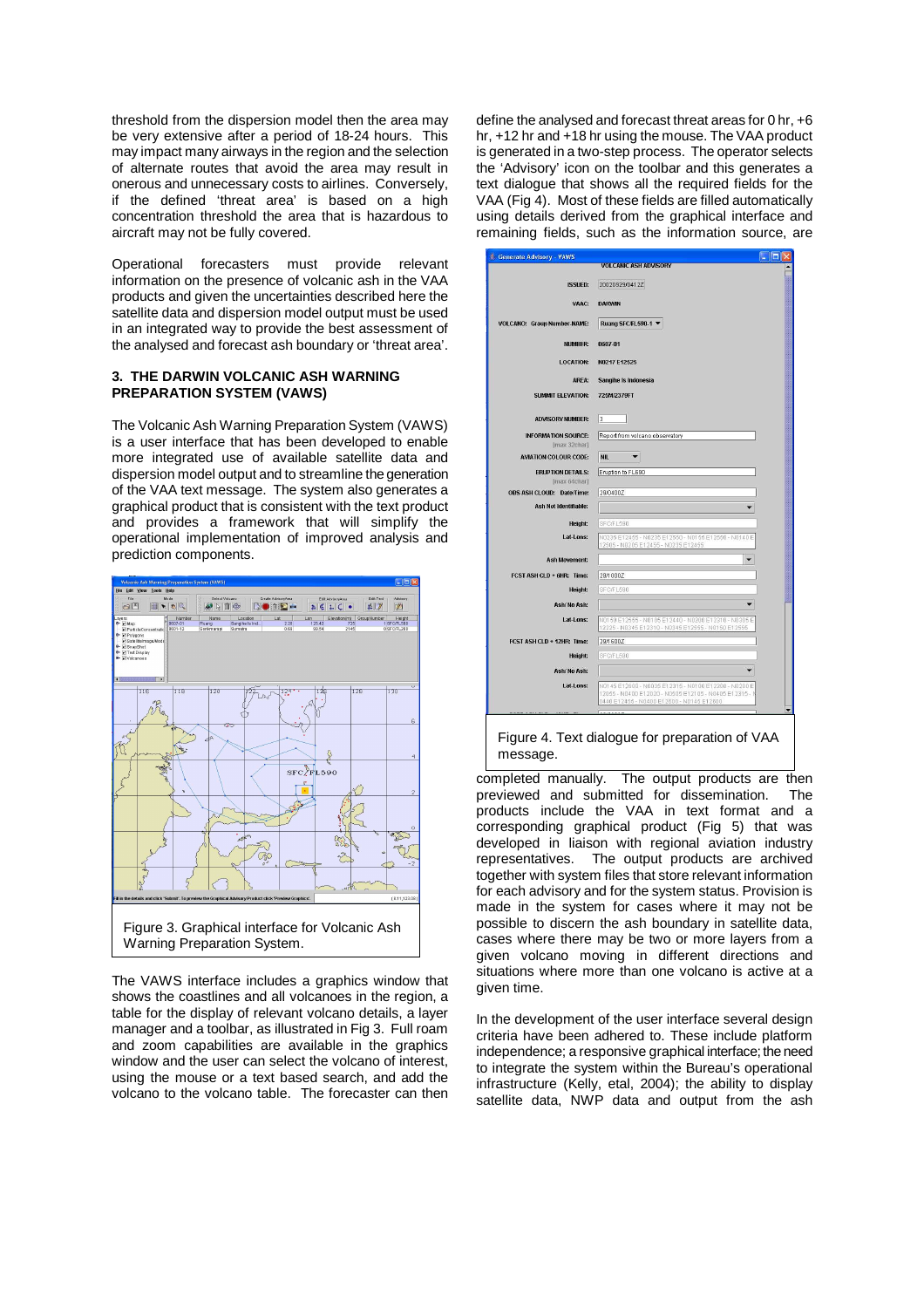dispersion model using a concept of layers; and, the need to archive relevant information for training purposes and for ongoing research and development.



In the first stage of development the focus has been to streamline the preparation of the VAA message and to generate a corresponding graphical product. The latest version of the VAWS system allows for the display of satellite data and dispersion model output within the graphics window and this will be implemented for operational use in the near future.

### **3.1 OPERATIONAL EXPERIENCES**

Operational use of the stage-one VAWS system started in Dec 2003 and over 250 VAA's have been generated and disseminated in the period up to 1 August 2004. Following feedback from operational forecasters a number of upgrades have been provided to improve operations and functionality. The system has streamlined the preparation of the VAA message, reduced the potential for errors, and feedback from forecasters has been positive. Feedback from the aviation industry on the format of the graphical product has also been positive. It is consistent with the text product and satisfies the need, expressed by flight planning personnel and pilots, for a concise and simple product that shows the variation of the ash boundary with time. The simple format also means the product remains legible when faxed to pilots at briefing stations that may have limited facilities.

#### **4. CONCLUSIONS**

The Volcanic Ash Advisories (VAA's) issued by the Darwin VAAC are based on an initial report or detection of a volcanic eruption or ash cloud, an analysis of satellite data to identify and track the ash cloud, and a forecast of the movement of the ash derived from upper level winds and an atmospheric dispersion model. Uncertainties in the guidance means the forecaster must

use them in an integrated way to generate output products for the aviation industry. This process, together with preparation of the VAA, can be manually intensive and time consuming with the resultant delays and potential for errors.

The Volcanic Ash Warning Preparation System (VAWS) is a person-machine user interface that has been developed to streamline preparation of the VAA text product and automatically generate a corresponding<br>graphical product. It enables satellite data and It enables satellite data and dispersion model outputs to be used in a more integrated way to delineate the analysed and forecast threat areas. The system will also provide a stable framework that simplifies the operational implementation of improved analysis and prediction components. The system has been in operational use since December 2003 and feedback from forecasters and the aviation industry has been positive.

Although there have been advances in the use of satellite data and the dispersion model to improve the guidance available to forecasters, further research and development is required. There is a need for better detection of volcanic ash in satellite data including identification of the ash boundary. There is also a need to determine the uncertainties in the forecast ash boundary from dispersion models and to develop ways to present information about the uncertainty to the aviation industry.

#### **5. REFERENCES**

Draxler, R.R. and G.D. Hess, 1998: An Overview of the Hysplit\_4 Modeling System for Trajectories, Dispersion, and Deposition, Aust. Met. Mag., **47**, 295-308.

ICAO, 2001: Manual on Volcanic Ash, Radioactive Material and Toxic Chemical Clouds. ICAO Doc 9691- AN/954, First Edition-2001.

Kelly J., A. Donaldson, C. Ryan, J. Bally, J. Wilson and R. Potts, 2004: The Australian Bureau of Meteorology's next generation forecasting system.  $20<sup>th</sup>$  IIPS Conference, AMS.

Potts, R.J., 1993: Satellite observations of Mt Pinatubo ash clouds. Aust.Met.Mag., **42**, 59-68.

Potts R.J., and E. Ebert, 1996: On the detection of volcanic ash in NOAA AVHRR infrared satellite imagery. Proceedings of the 8th Australasian Remote Sensing Conference. Canberra, 25-29 March 1996.

Prata, A.J., 1989a: Infrared radiative transfer calculations for volcanic ash clouds. Geophys.Res.Letters, **16**, 1293- 1296.

Prata, A.J., 1989b: Observations of volcanic ash in the 10-12 m window using AVHRR/2 data. International Journal of Remote Sensing, **10**, 751-761.